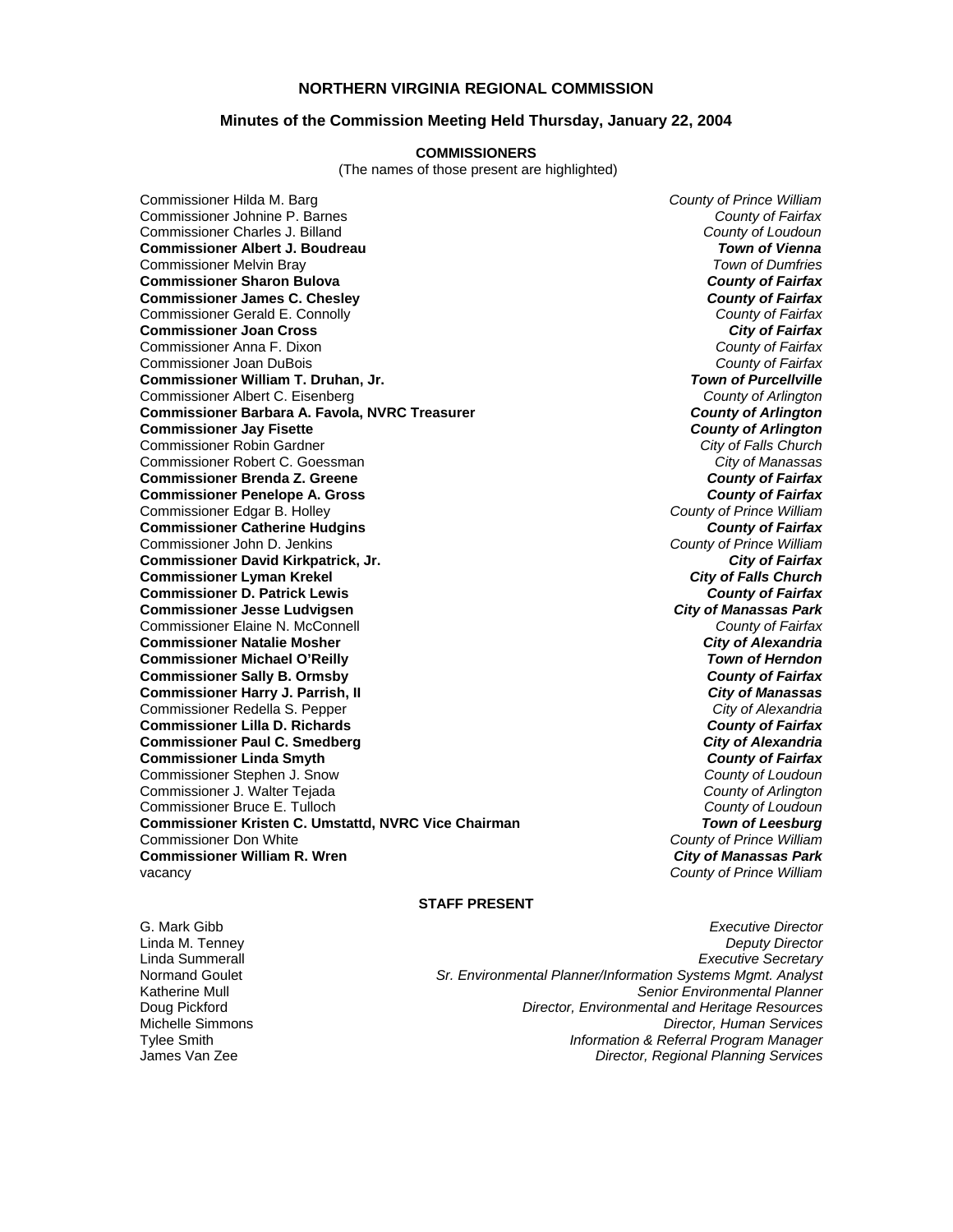Summary Minutes of the Commission January 22, 2004 Page 2

#### **GUESTS PRESENT**

Phil Allen *Vice Chairman, Fairfax County Water Authority* Jeanne Bailey *Public Information Officer, Fairfax County Water Authority* Harry Day *Chairman, Fairfax County Water Authority* Stuart Raphael, Esq. *Hunton and Williams* Sue Rowland *SR Consulting* 

CALL TO ORDER Vice Chairman Umstattd called the meeting to order at 8:04 p.m.

PLEDGE OF ALLEGIANCE The Pledge of Allegiance was recited by all present.

ROLL CALL The roll was called and all members present or absent were noted for the record.

MINUTES The minutes of the December 11, 2003, meeting of the Commission were moved, seconded and carried as written.

PRESENTATION *Northern Virginia Water Issues*

*Harry Day • Aftermath of Hurricane Isabel* 

Mr. Day reported that Hurricane Isabel knocked out power in all four of the Fairfax County Water Authority's plants, a first for the Water Authority. Mr. Day reported that the Water Authority has more redundant features in place than most water utilities in the U.S. The Water Authority is a priority customer of the power company, which worked diligently to restore the Water Authority's power, which was restored after 13 hours. Mr. Day added that a large percentage of customers were never without water. After service was restored, the health department needed to test the water for 48 hours to ensure its safety for drinking.

 The Water Authority is evaluating how it can strengthen service and system reliability. Up to ten additional elevated water tanks may need to be built to ensure the system's water supply in an area-wide event similar to Hurricane Isabel. However, if water cannot be produced during an extended power outage, the system will eventually go dry, no matter how much water is in storage.

 The Water Authority's engineers are investigating Fairfax County's cogeneration facility at Lorton as a possible new power source. This facility is near the Water Authority's new Occoquan water treatment plant. The cost could be as much as a \$50 million outlay, requiring a 14 percent rate increase.

## *questions and*

*answers* Commissioner Parrish asked how the decisions are made to spend the money to justify a 14 percent rate increase. Mr. Day explained the identified costs would be factored into ongoing construction plans. Currently, rates are increased five cents a year to avoid large increases every three to four years. Mr. Day noted that the Water Authority's rates are the lowest in the metropolitan region, and a 14 percent rate increase amounts to approximately \$20 more per year per household.

> Commissioner Richards suggested that the Water Authority increase its public relations efforts to let the public know that the rate increase is only approximately \$20 more per year.

> In reply to additional comments by Commissioner Richards, Mr. Day noted that the Water Authority is moving ahead with backup generators. Mr. Allen, the Water Authority's Vice Chairman, noted that the fixes to increase security and power redundancy are very expensive, very invasive in the communities, and they cannot be done instantaneously.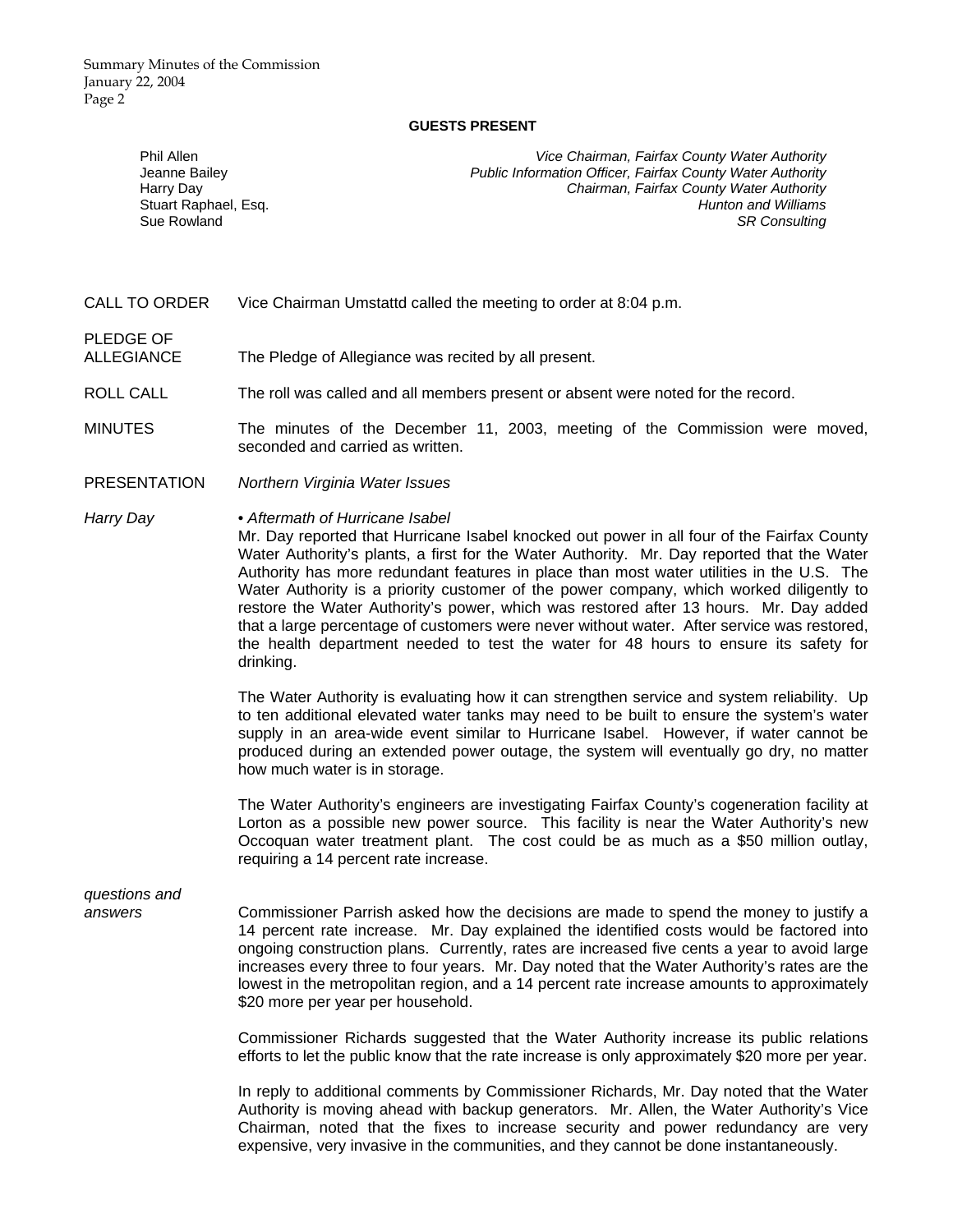Commissioner Ludvigsen asked if the rate increase affects every service district. Mr. Day said the cost would be proportioned among the customers.

Commissioner Chesley noted that NOVEC has a better "up" time than Dominion Virginia Power and PEPCO, and asked if the Water Authority has considered changing electric utilities. Mr. Day said he was not sure NOVEC can service the Water Authority. Mr. Allen noted that NOVEC receives some of its power from Dominion Virginia Power.

Commissioner Hudgins commented on the need for better communication by the Water Authority to bring about a better understanding by the public of the problem, costs and the impact on the community.

Commissioner Gross informed the members that the Water Authority has been active in regional emergency planning. She added that it is important to give the Water Authority the opportunity to plan for the long term. Commissioner Gross added that if the Water Authority added generators it would also have to add fuel storage facilities as well, which have environmental considerations.

Commissioner Fisette stressed the importance of both good communication and avoiding over-reaction to a problem that in all likelihood will not happen again for 40 to 50 years.

*Jeanne Bailey* Mr. Day introduced Ms. Bailey, the Water Authority's Public Information Officer. Ms. Bailey explained the Northern Virginia Public Information Officers meet monthly at NVRC and one item extensively reviewed by this group was Hurricane Isabel. Additionally, MWCOG is holding a communications workshop for the local governments and the water utilities.

### *Stuart Raphael, Esq. • Landmark Supreme Court Case on the Potomac*

Mr. Day introduced Mr. Raphael, General Counsel for the Fairfax County Water Authority. He is a partner of the McLean office of Hunton and Williams. Mr. Raphael represented the Fairfax County Water Authority in its efforts to override Maryland's objections to the Water Authority's Potomac River offshore intake project. He was also lead counsel for the Commonwealth of Virginia in the case of Virginia v. Maryland.

Mr. Raphael noted that the average flow of water in the Potomac River is seven billion gallons per day. The Potomac River is the main water supply for the residents of the Washington, D.C., metropolitan region, serving a total population of approximately 3.7 million people.

Mr. Raphael provided a history of the Colonial-era grants that gave rise to the Supreme Court litigation. A suit was filed in February 2000. The Supreme Court took the case in May and appointed a special master in October. The special master decided in favor of Virginia. The Supreme Court rendered a decision on December 9, 2003, 7-2 in favor of Virginia.

CONSENT AGENDA Commissioner Favola moved the consent agenda, consisting of the financial reports for November and December 2003. The motion was seconded and unanimously carried.

EXECUTIVE DIRECTOR'S

REPORT Mr. Gibb reported that in addition to his report in the meeting package, a draft proposal from the Northern Virginia Fire Chiefs to formalize their relationship with the Northern Virginia Regional Commission had been distributed.

> Also, the agreement between NVRC and the Verband Region Stuttgart expires this year, and the Verband Region is drafting a new agreement. Additionally, the Verband Region would like to host the Commission in either July or October.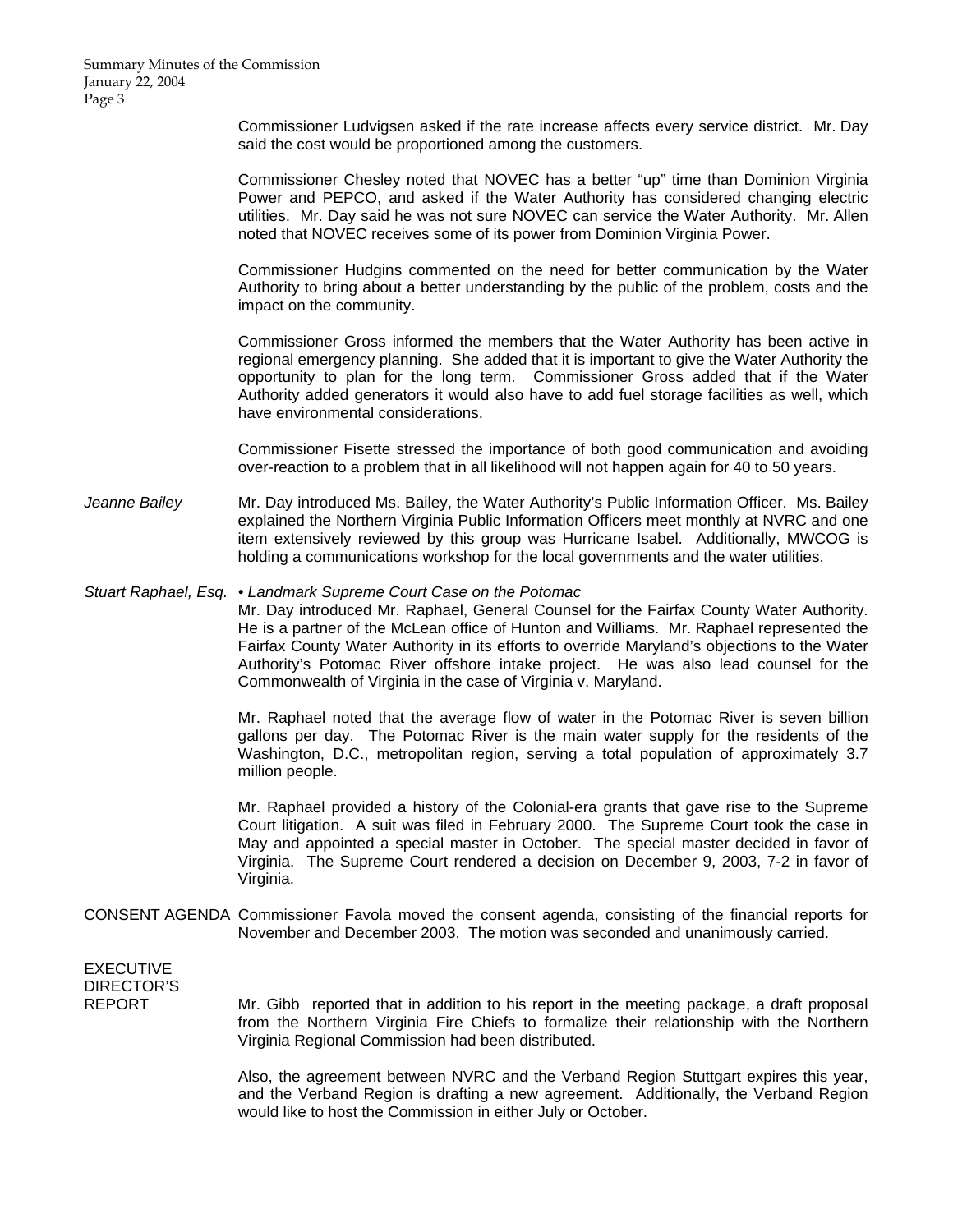Summary Minutes of the Commission January 22, 2004 Page 4

> The Governor's budget would result in a ten percent cut for the planning district commissions. However, Delegate May and Senator Wampler have introduced legislation restoring the funding. Also, Senator Mims has introduced legislation providing \$50,000 for the administration of the Northern Virginia Transportation Authority.

> Mr. Gibb also reported that Fauquier County has expressed interest becoming a member of the Northern Virginia Regional Commission.

# CHAIRMAN'S

REPORT Commissioner Umstattd reported that the Commission has four new members: two elected representatives from Fairfax County and two elected representatives from Loudoun County. She introduced Linda Smyth, the newly elected Fairfax County Supervisor for the Providence District, who was the only new member present.

## RICHMOND

REPORT Ms. Rowland reported that NVRC's tracking report is on its website, WWW.NOVAREGION.ORG. The report is updated daily.

> The deadline for budget amendments is January 22. Budget information can be found in the following bills: HB 30 (Governor), HB 108 (Louderback), HB 1081 (Parrish), SB 466 (Chichester), and SB 530 (Hangar).

> Ms. Rowland called attention to the information distributed on Medicaid, noting that the committee will be asked to vote on each optional service currently provided by Medicaid. Commissioner Fisette pointed out that state spending in Medicaid leverages federal dollars. He urged the localities to contact the committee chairman. Commissioner Favola suggested this information be added to the Commission's website. Ms. Simmons advised the members that she has forwarded this information to the various human services groups supported by NVRC.

## **COMMITTEE**

REPORTS Commissioner Favola noted two resolutions from the Operations Committee had been distributed.

 A. Resolution No. P04-13: AUTHORIZATION TO SUBMIT A GRANT PROPOSAL TO THE VIRGINIA COMMISSION ON MILITARY BASES TO INVENTORY AND ANALYZE THE IMPACT OF MILITARY BASES ON NOTHERN VIRGINIA'S LOCALITIES

> This resolution would authorize the executive director to apply for a \$100,000 grant to develop an inventory of military bases and facilities in Northern Virginia in conjunction with the Base Re-Alignment Commission (BRAC). Commissioner Favola moved approval of the resolution and the motion was seconded.

> Commissioner Ludvigsen suggested concentrating on the smaller facilities. Mr. Gibb added that Senator Toddy Puller requested that the Commission apply for this grant.

Resolution No. P04-13 was unanimously adopted.

B. Resolution No. P04-14: AUTHORIZATION TO SUBMIT A PROPOSAL ENTITLED "WATER QUALITY TOOLS AND TRAINING" TO THE CHESAPEAKE BAY SMALL WATERSHEDS GRANT PROGRAM

> Commissioner Favola explained that this small grant (up to \$15,000) would provide public education and training for citizens (including community organizations and local elected officials) on the impacts of stormwater runoff, and how to identify and report erosion and sediment control problems.

> Commissioner Favola moved adoption of Resolution No. P04-14. The motion was seconded and unanimously carried.